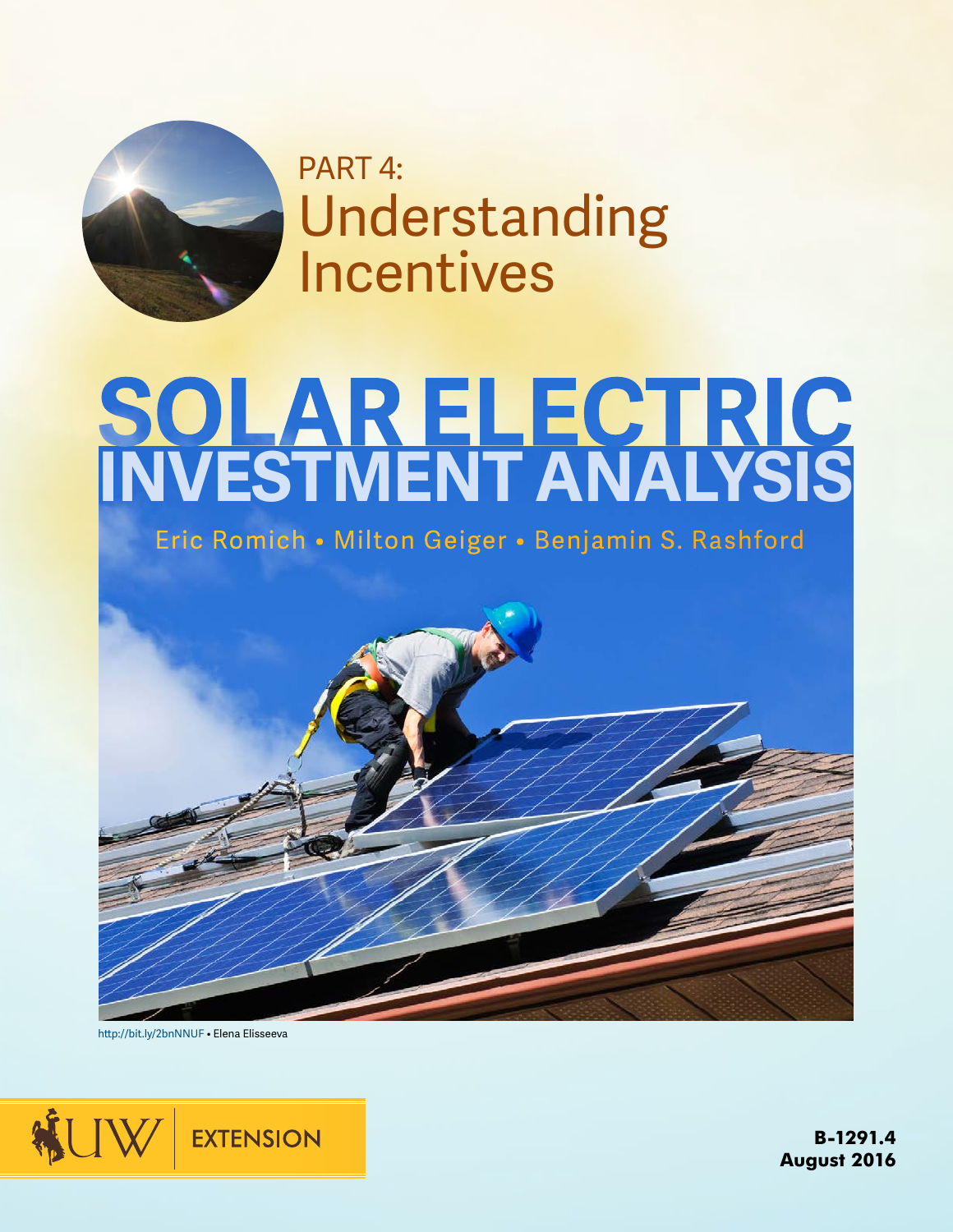#### **SOLAR ELECTRIC INVESTMENT ANALYSIS PART 4: UNDERSTANDING INCENTIVES**

By Eric Romich, Milton Geiger, and Benjamin S. Rashford



©2016 B-1291.4 by Milton Geiger, Eric Romich, and Benjamin S. Rashford made available under a [Creative Commons Attribution Non-Commercial 4.0 license \(international\)](http://creativecommons.org/licenses/by-nc/4.0/) Solar Electtric Investment Analysis is a peer-reviewed publication. Original available at: www.wyoextension.org/publications/pubs/b1291.4.pdf Suggested acknowledgment: Geiger, Milton; Eric Romich, Benjamin S. Rashford. Solar Electric Investment Analysis. Part 4: Understanding Incentives. B-1291.4. 2016. Permission is granted to share, copy, and redistribute the material in any medium or format and adapt, remix, transform, and build upon the material for any purpose other than commercial, under the following terms: Attribution — You must give appropriate credit, provide a link to the license, and indicate if changes were made. You may do so in any reasonable manner but not in any way that suggests the licensor endorses you or your use.

Editor: Steven L. Miller, senior editor, College of Agriculture and Natural Resources, Office of Communications and Technology.

Graphic Designer: Tana Stith, College of Agriculture and Natural Resources, Office of Communications and Technology.

*Issued in furtherance of extension work, acts of May 8 and June 30, 1914, in cooperation with the U.S. Department of Agriculture. Glen Whipple, director, University of Wyoming Extension, University of Wyoming, Laramie, Wyoming 82071.*

*Persons seeking admission, employment, or access to programs of the University of Wyoming shall be considered without regard to race, color, religion, sex, national origin, disability, age, political belief, veteran status, sexual orientation, and marital or familial status. Persons with disabilities who require alternative means for communication or program information (Braille, large print, audiotape, etc.) should contact their local UW Extension office. To file a complaint, write to the UW Employment Practices/Affirmative Action Office, University of Wyoming, Department 3434, 1000 E. University Avenue, Laramie, WY 82071.*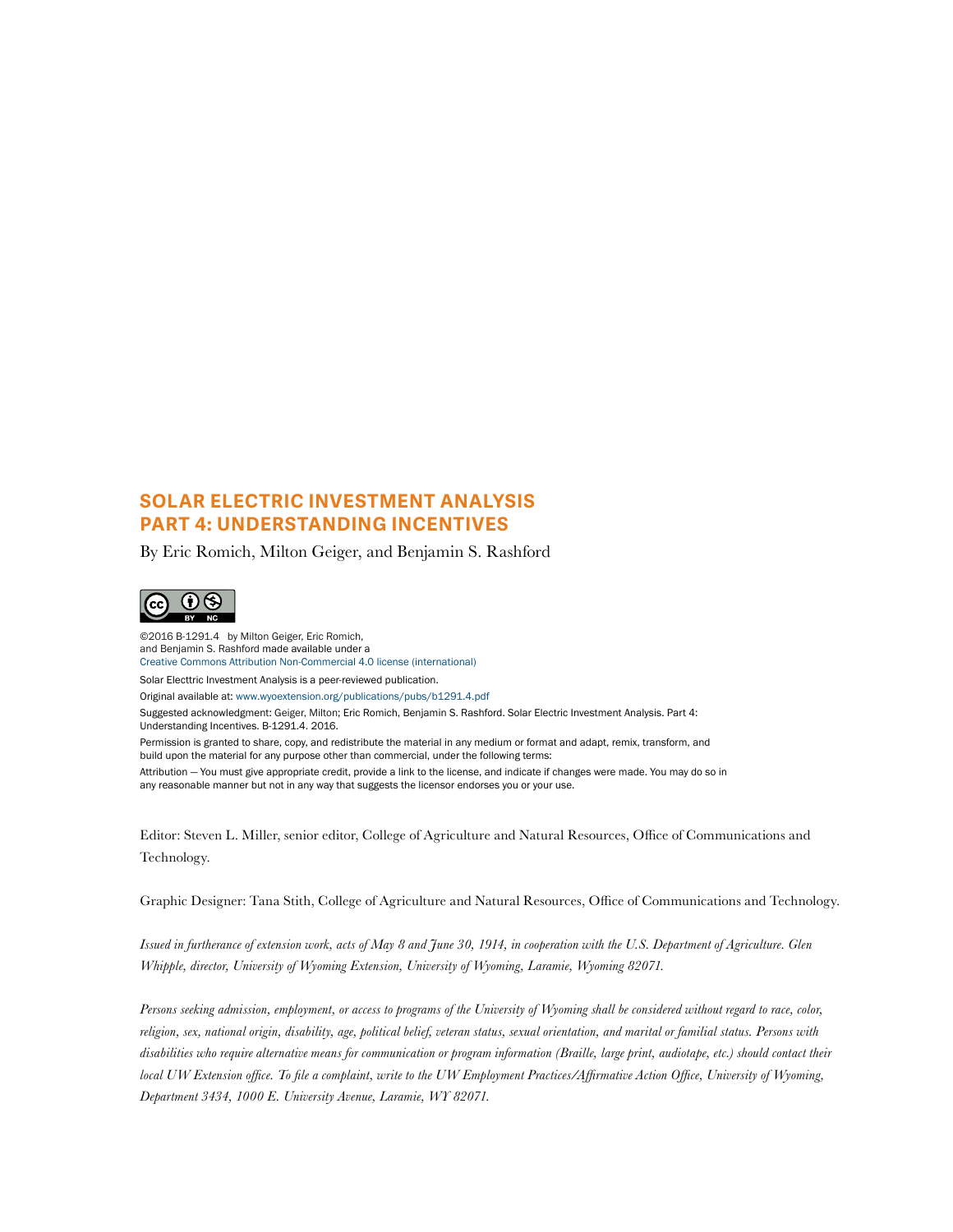

## Introduction

Photovoltaic (PV) panels are an increasingly common sight on urban rooftops and rural properties across the U.S. The declining cost of equipment and installation makes installing a behind-the-electric-meter (net metered) solar electric system enticing for many homeowners, businesses, non-profits, and agricultural producers. Evaluating the financial prudence of an investment in solar requires careful consideration of installation costs, the value of production, and operation and maintenance costs.

Unfortunately, some installers are not forthcoming with information necessary to make fully informed investment decisions. Third-party ownership structures, such as leases, further increase the challenge of understanding the viability of an investment. This six-part series distills the information collection and decision process into six parts:

- Part 1: Estimating System Production Site-specific factors can influence the amount of electricity produced by a PV installation.
- Part 2: Assessing System Cost From initial costs to incentives to ongoing insurance expense, the present and expected costs dominate the decision to install a PV system.
- Part 3: Forecasting the Value of Electricity Utility and governmental policies affect how much electricity is worth. Not all electrons are created equal.
- Part 4: Understanding Incentives Federal, state, and local incentives can greatly affect the financial viability of a PV installation.
- Part 5: Conducting a Financial Analysis Accurately evaluating the viability of a PV system requires understanding financial concepts, such as simple payback, net present value, and the levelized cost of energy. Preferences for risk, environmental attributes, and independence also inform these measures of viability.
- Part 6: PV Solar Example The importance of accurate evaluation is clear when applied to a hypothetical project.

What about small wind, solar thermal, ground source heat pumps, and other renewable energy sources?

Solar electric is now the dominant type of distributed renewable energy system, but other renewable energy technologies, such as small wind, solar thermal, micro-hydropower, ground source heat pumps, and efficiency upgrades, require similar scrutiny. Systems that provide thermal energy, as opposed to electricity, have less regulatory and policy considerations, but the analysis framework is the same.

We highlight in each part critical questions you must ask

yourself and your installer. You will be empowered in the ultimate goal of making an informed decision about whether PV is right for you.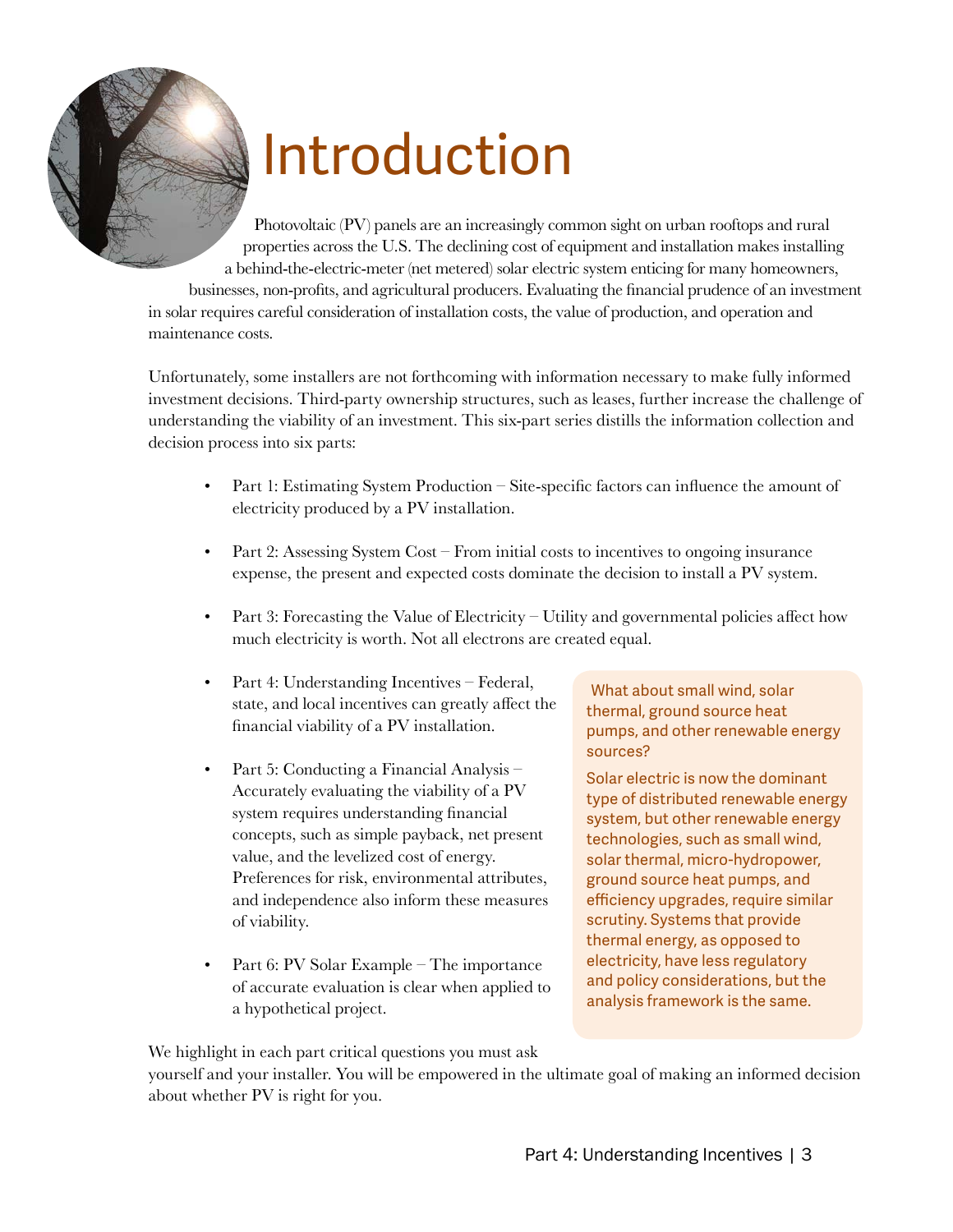### Understanding Incentives

Developing a PV solar project requires significant upfront capital investments. To help foster the development of PV solar projects, government agencies and utilities offer numerous incentives, such as tax credits, deductions, net metering, grants, and rebates to offset the initial investment. Incentive programs vary widely based upon location (state and utility) and project ownership. For example, businesses and residences are eligible for different incentives. Similarly, folks in Wyoming are eligible for different incentives than those in Ohio. This bulletin helps navigate the all-important incentive landscape as of February 2016. Considering these incentives can maximize the financial return from a PV investment.

#### **WHAT ARE THE IMPORTANT INCENTIVES?**

Despite rapidly declining costs for PV solar, incentives are still important to the cost-effectiveness of a project. Incentives come from four primary sources – federal, state and local government, and utility companies. Each has different reasons for providing incentives, from fostering the growth of energy

independence and environmental responsibility (federal), to reducing individual energy costs and demand (state and utility), but all believe renewable energy and energy efficiency merit financial support. Incentives typically target specific sectors, so different incentives exist for residences, businesses, and agricultural producers. For example, a bonus depreciation program serves as an incentive for businesses to invest in PV solar, allowing them to depreciate the value of the project assets over multiple years to reduce taxable income. However, this program provides no benefit to a residential system owner. While the focus of this bulletin is on incentives for agricultural operations, many of the concepts also apply to residential systems. Table 1 details the most significant renewable energy incentives for agricultural operations. The table may seem daunting, but the benefit

#### **KEY RESIDENTIAL INCENTIVES**

Although local or utility programs may exist, the key incentives for residential applications are:

- Residential Renewable Energy Tax Credit (RRETC)
- Net metering policies

The 30 percent RRETC is similar to tax credits for businesses described below.

of harnessing available incentives makes understanding it worthwhile.



4 | Solar Electric Investment Analysis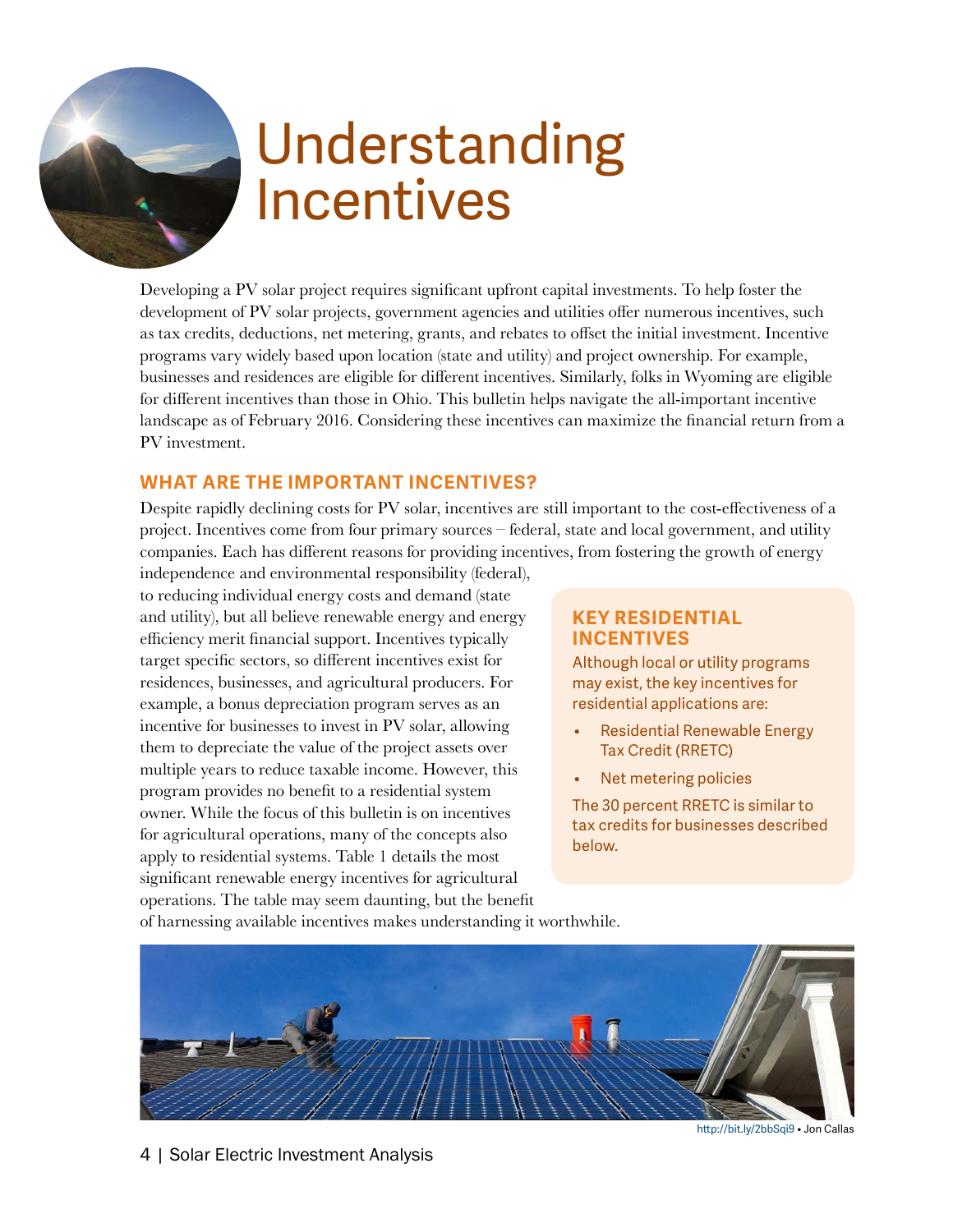| Table 1 – Business and Agriculture Incentives for Small-scale Renewable Energy Projects |  |  |  |
|-----------------------------------------------------------------------------------------|--|--|--|
|-----------------------------------------------------------------------------------------|--|--|--|

| <b>Name</b>                                                                  | <b>Description</b>                                                                                                                                       | <b>Eligible Technologies</b>                                                                                    | <b>Expiration Date</b>                                |
|------------------------------------------------------------------------------|----------------------------------------------------------------------------------------------------------------------------------------------------------|-----------------------------------------------------------------------------------------------------------------|-------------------------------------------------------|
| <b>Business Investment</b><br><b>Tax Credit</b>                              | 30% or 10% tax credit (no<br>limit)                                                                                                                      | Solar (electric and<br>thermal), small wind - 30%<br>Combined heat/power and<br>geothermal heat pumps<br>$-10%$ | 12/31/2021<br>(reduces to 10% in<br>subsequent years) |
| <b>Modified Accelerated</b><br><b>Cost-Recovery</b><br><b>System (MACRS)</b> | 5-year depreciation<br>schedule                                                                                                                          | Solar (thermal and<br>electric), geothermal heat<br>pumps, and wind                                             | N/A                                                   |
| <b>Net Metering</b>                                                          | Allows many RE systems<br>to receive the full retail<br>rate for production up to<br>total consumption and<br>pays avoided cost for<br>excess production | All renewable energy<br>technologies that<br>generate electricity                                               | N/A                                                   |
| <b>Renewable Energy</b><br>Credits                                           | Generated from a<br>qualifying renewable<br>energy system. One<br>megawatt-hour of<br>electricity is equal to one<br>renewable energy credit.            | May vary by state;<br>however, most include<br>all renewable energy<br>technologies                             | N/A – Variable based on<br>state policy               |
| <b>USDA - Rural Energy</b><br>for America Program<br>(REAP) Grants           | 25% grant available only<br>to rural small businesses<br>(currently all areas except<br>Cheyenne and Casper);<br>loan guarantees also<br>available       | All renewable energy<br>sources                                                                                 | N/A - Variable program<br>funding                     |

#### **FEDERAL BUSINESS ENERGY INVESTMENT TAX CREDIT (ITC)**

Originally established in the Energy Policy Act of 2005, the Federal Business Energy Investment Tax

Credit (ITC) is one of the most significant renewable energy incentives. Further defined by the Energy Improvement and Extension Act of 2008, the ITC program was scheduled for elimination or drastic reductions after December 31, 2016; however, passage of an omnibus budget bill (Consolidated Appropriations Act) extended these credits for certain renewable energy systems. This extension is exciting news for agricultural operations and businesses planning to install a renewable energy system. The federal ITC program offers system owners a dollar-for-dollar tax credit for eligible (construction and equipment) project costs toward their federal tax liability. For PV solar systems, the tax credit amount is currently set at 30 percent of the eligible project cost and will gradually decrease to 10 percent as shown in Table 2.

Table 2: The Federal Business Energy Investment Tax Credit (ITC) Schedule for Photovoltaic Solar 12/31/2016 30% 12/31/2017 30% 12/31/2018 30% 12/31/2019 30% 12/31/2020 26% 12/31/2021 22% 12/31/2022 10% Future Years 10%

To accurately assess a project proposal, investors need to determine if cash

incentives are subject to federal or state income tax. In most cases, grants are taxable income that must be reported on a income tax return. In general, if you pay taxes on the incentive, you are not required to reduce the basis for calculating the ITC; however, the incentive may not be taxable, in which case you should reduce the net system cost by the amount of the incentive before calculating the ITC.

For additional information, download the Department of the Treasury Internal Revenue Service (IRS) Form 3468 instructions at [www.irs.gov/pub/irs-pdf/i3468.pdf](http://www.irs.gov/pub/irs-pdf/i3468.pdf).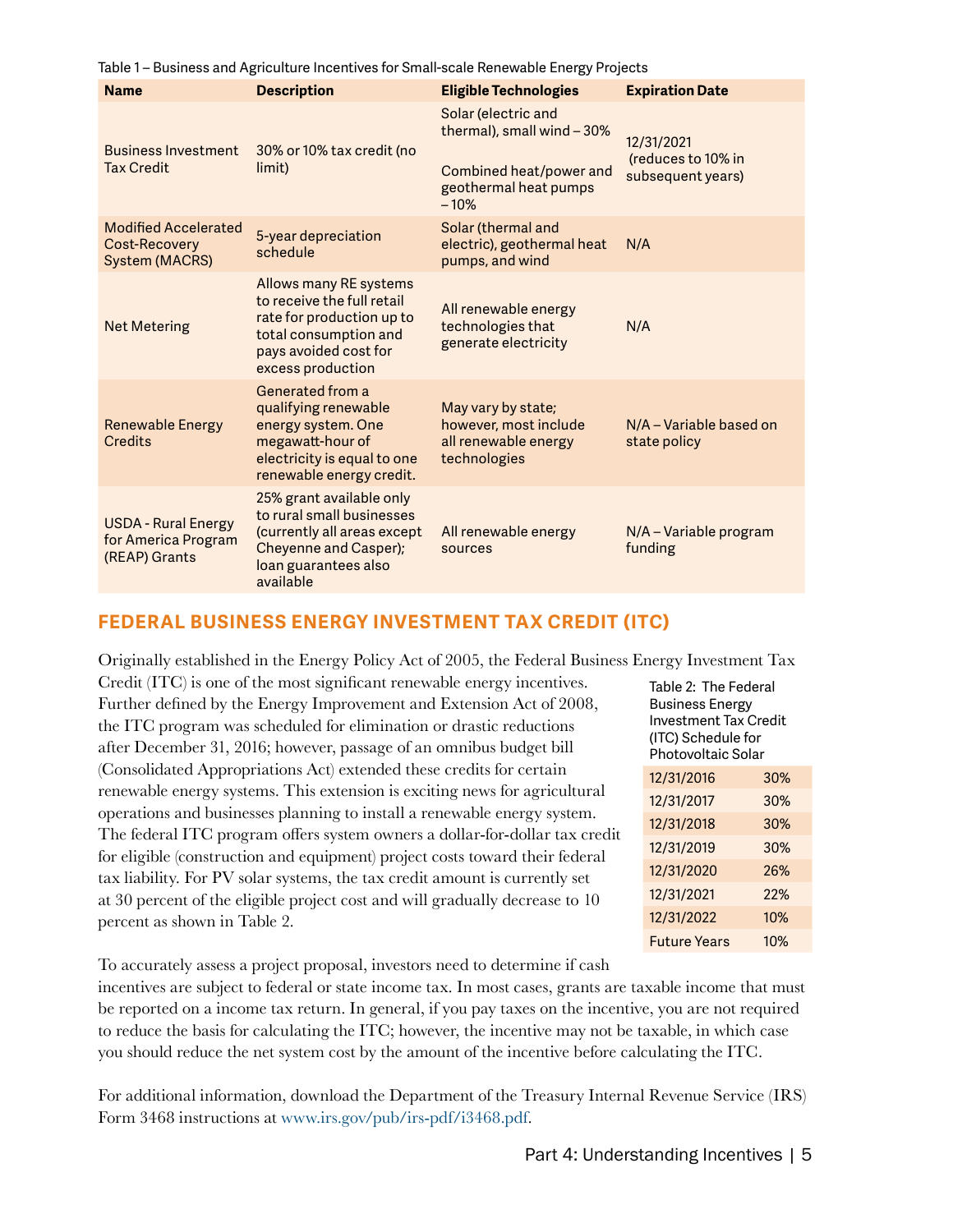#### **DEPRECIATION**

Much like investments in other types of equipment, investments in a PV solar system can be depreciated to reduce taxable income. A qualifying PV solar system installed on a farm or business is eligible to depreciate the value of the project assets using the Modified Accelerated Cost Recovery System (MACRS) deduction method over a five-year recovery period. The MACRS deduction method also includes special renewable energy system bonus depreciation. Bonus depreciation is an additional amount that is allowed to be deducted in the year that the asset was placed in service. Equipment put in service before January 1, 2018, can qualify for 50 percent bonus depreciation. Equipment placed in service during 2018 can qualify for 40 percent bonus depreciation, while equipment put in service during 2019 can qualify for 30 percent bonus depreciation.

For equipment that claims a tax credit, the owner must reduce the project's depreciable basis by one-

half the value of the ITC. For example, if a system owner claims the 30 percent investment tax credit on a PV solar project, the same project will reduce the depreciable portion of the project assets by 15 percent (half of the total tax credit), allowing the owner to depreciate 85 percent of the project. Table 3 provides an example of how to depreciate a PV solar project that costs \$31,000 and claimed a 30% ITC, with zero bonus depreciation, using the MACRS method.

State depreciation schedules may vary, and tax laws are continually undergoing changes. Discuss your project with a

Table 3: PV Solar Project Depreciation Example Using the Modified Accelerated Cost Recovery System (MACRS) Method

| Year          | Depreciation<br>Rate <sup>1</sup> |         | Depreciable<br><b>Basis for the</b><br>System <sup>2</sup> |          | Depreciation<br>Amount |
|---------------|-----------------------------------|---------|------------------------------------------------------------|----------|------------------------|
| 1             | 20.00%                            | $\star$ | \$26,350                                                   | $=$      | \$5,270                |
| $\mathcal{P}$ | 32.00%                            | $\star$ | \$26,350                                                   | $\equiv$ | \$8,432                |
| 3             | 19.20%                            | $\star$ | \$26,350                                                   | $=$      | \$5,059                |
| 4             | 11.52%                            | $\star$ | \$26,350                                                   | $=$      | \$3,036                |
| 5             | 11.52%                            | $\star$ | \$26,350                                                   | $=$      | \$3,036                |
| 6             | 5.76%                             | $\star$ | \$26,350                                                   | $=$      | \$1,518                |

1 Using 5-year recovery period from MACRS Percentage Table Guide Table A1 from IRS Publication 946 (2014).

2 If you claim the 30% ITC, you must reduce the depreciable portion of the system by  $1/2$  the tax credit (e.g. \$31,000  $*$  .85 = \$26,350).

qualified tax professional to identify potential alternative depreciation options.

#### **NET METERING**

Much like grants or tax credits, net metering policies promote the development of distributed (on-site) renewable energy systems. Net metering programs vary by state and utility, yet most follow a similar process. In general, electricity produced by a renewable energy system may be used by the home or business load or flow to the utility's distribution system to service other loads. Each electric bill will indicate the net amount of electricity for that billing period (electricity used – electricity produced). If there is net excess generation the utility will apply a credit (kWh or dollar) to the electric bill to offset charges in future months. Each State and Utility may differ in how this credit is applied. In states without net metering the same thing happens yet federal rules for distributed renewable generation are applied.

Most net metering agreements have a true-up period at the end of the year when credits are settled at a predetermined rate between the utility and the system owner. Regulations may restrict some net metering policies to a particular type of electric generation system. Common technologies included in net metering programs are solar, wind, geothermal, hydroelectric, anaerobic digesters, municipal solid waste, landfill gas, fuel cells, and tidal and wave energy. As shown in Figure 1, most states have established capacity limits within their net metering rules to restrict the size of distributed energy system. Specific capacity limits often differ by states, utilities, customer type, and technology.

#### 6 | Solar Electric Investment Analysis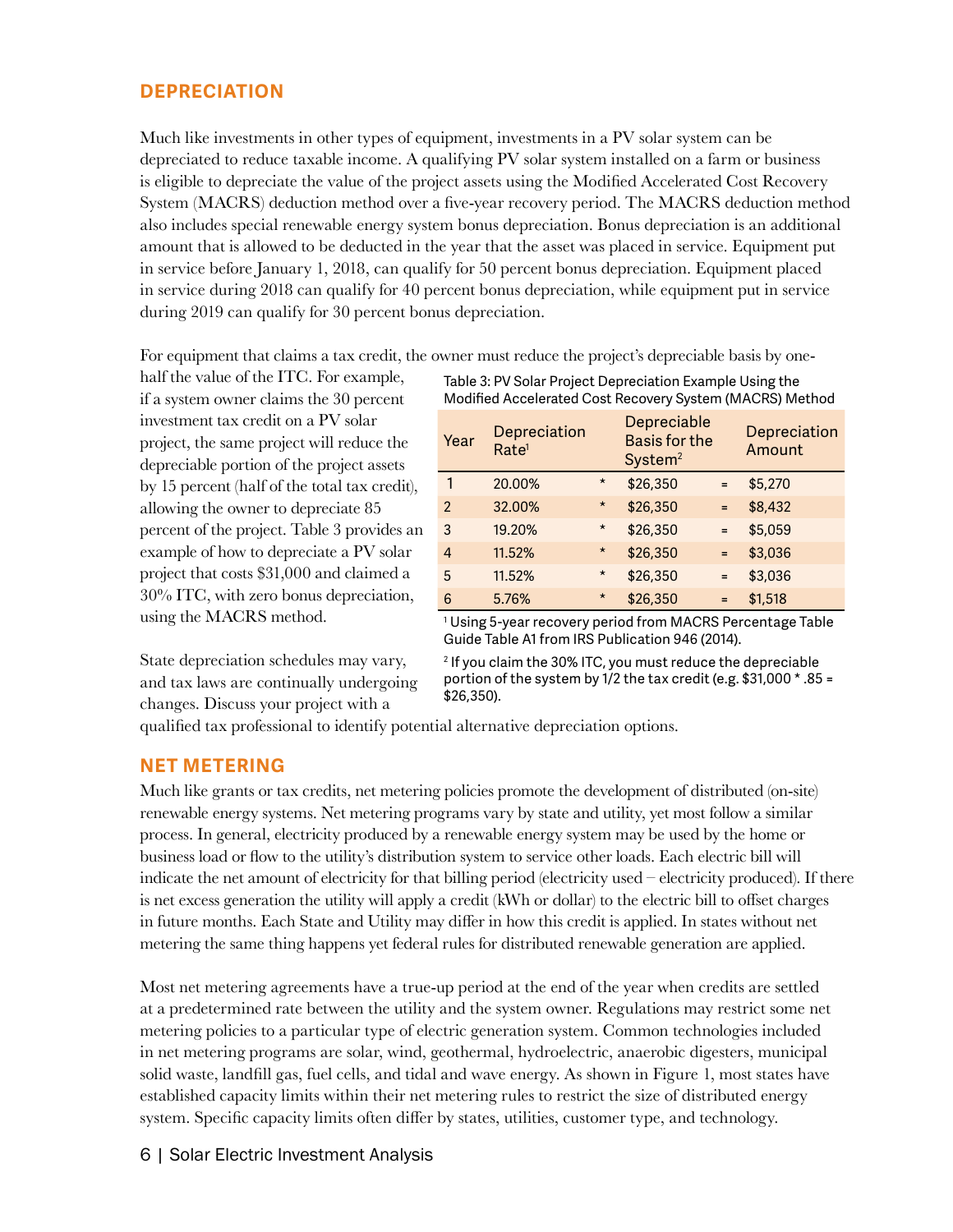

Figure 1: Net Metering Net Excess Generation Credits (Source: www.dsireusa.org)

As described earlier, net metering provides system owners a credit for excess generation; however, there are different compensation rates for net excess generation. For example, the net metering program in Wyoming typically includes a billing arrangement that applies a kWh credit to a customer's next bill for net excess generation and resolves any balance annually at the seasonal avoided-cost rate. The avoided cost is the cost to an electric utility to procure (or generate) the same amount of energy acquired from another source. This approach allows renewable energy system owners who produce their own electricity to receive the full retail rate for production up to total consumption and pays avoided cost for excess production.

In comparison, the compensation for net excess generation in Ohio is much different. In Ohio, net metering agreements with investor-owned utilities will apply credits for net excess generation to the customer's monthly bill at the unbundled wholesale generation rate, and system owners may request payment for any balance annually. In this example, net metering credits are limited to kWh charges only and will not reimburse system owners for distribution services, transmission services, demand meter fees, or other fixed monthly charges. In other words, even if a PV solar system generates all of the electricity for a farm, there could still be additional monthly charges remaining on the electric bill. To ensure the accuracy of a financial analysis, identify any costs that will remain and exclude them from the calculation of the electricity savings in a PV solar proposal.

Feed-in tariffs are not as common as net metering agreements, yet several states do have feed-in tariff programs. In general, for eligible PV solar systems, a feed-in tariff establishes a fixed price for the electricity a system generates. Simply put, a feed-in tariff compensates at a predetermined amount